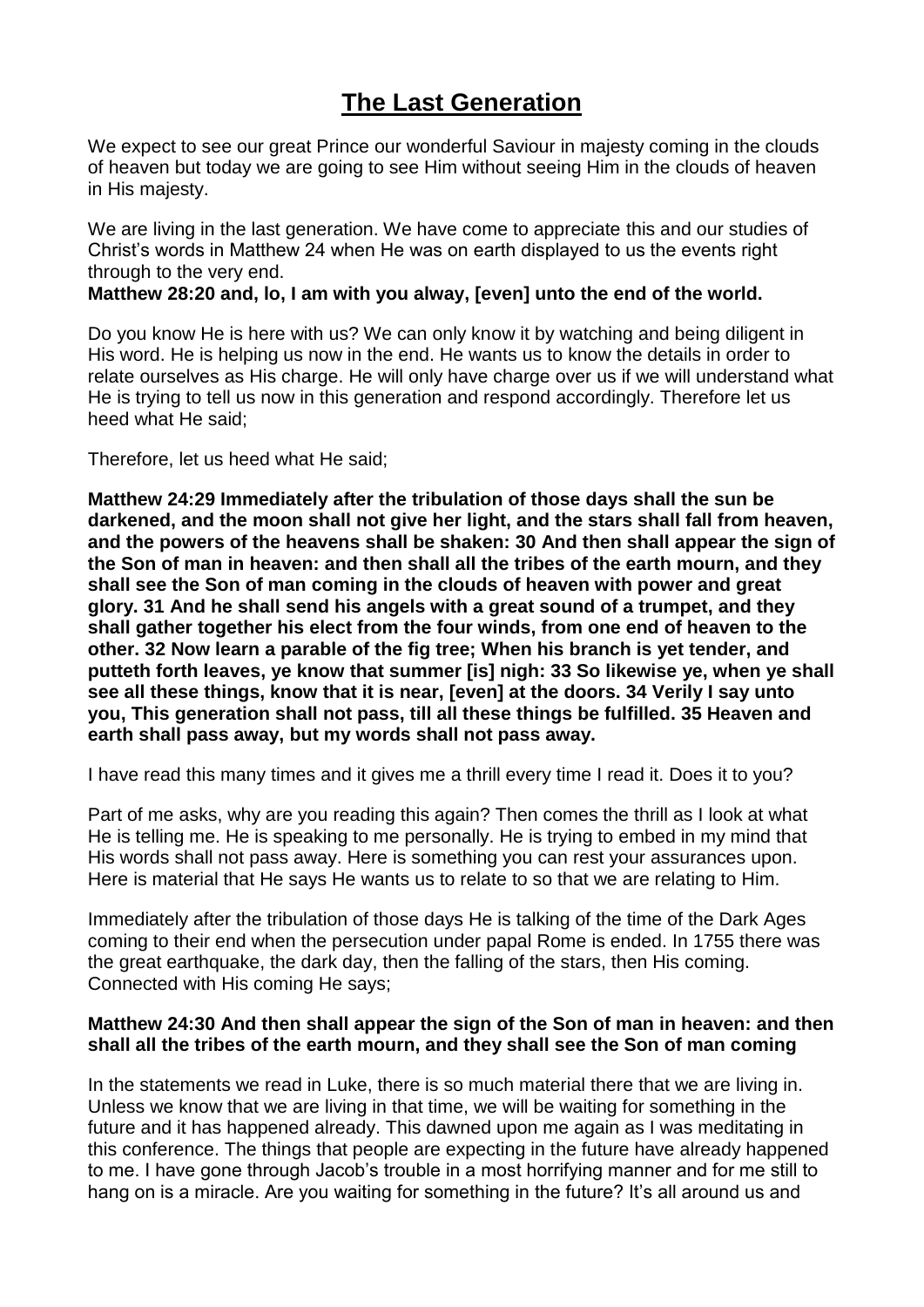only as we read these things can we sense that it is all around us and it's already happening. We are not only the last generation, we are seeing Jesus at work as He describes it, if we will be diligent in watching. All these things will be fulfilled including the things of nature that we can see is heaping around us. The social declension, how socially this is the end. We have seen religiously this is the end. As we talk with one another when we see how the Lord has picked us out from the confusion of the religious world, can't we see that what He has said is actually present?

# **The Final Picture**

**Matthew 24:6 And ye shall hear of wars and rumours of wars: see that ye be not troubled: for all [these things] must come to pass, but the end is not yet. 7 For nation shall rise against nation, and kingdom against kingdom: and there shall be famines, and pestilences, and earthquakes, in diverse places.**

This is to be fulfilled, to come to its climax like all the other ones at the very end; war, international turbulence commencing at Matthew 24:15. Where was there a turbulence that commenced shortly after Christ?

**Matthew 24:15 When ye therefore shall see the abomination of desolation, spoken of by Daniel the prophet, stand in the holy place, (whoso readeth, let him understand:) 24:16 Then let them which be in Judaea flee into the mountains:**

**24:17 Let him which is on the housetop not come down to take anything out of his house:**

**24:18 Neither let him which is in the field return back to take his clothes. 24:19 And woe unto them that are with child, and to them that give suck in those days!**

**24:20 But pray ye that your flight be not in the winter, neither on the sabbath day:**

Here is a turbulence of war that Jesus warned them about. That was there in Jerusalem with the disciples. The abomination of desolation spoken of by Daniel the prophet is applied when the Roman army stood in the holy place, the immediate precincts of the city.

In Daniel you will identify this as a very broad-ranging statement because the terminology embracing the Roman Empire both in its pagan, which is called daily desolation and papal which is called abomination of desolation. He embraces the two of them in one statement.

This is political turmoil between the armies of the Romans and the people of Jerusalem which were surrounded now in the city.

**Daniel 9:26 And after threescore and two weeks shall Messiah be cut off, but not for himself: and the people of the prince that shall come shall destroy the city and the sanctuary; and the end thereof [shall be] with a flood, and unto the end of the war desolations are determined.**

**9:27 And he shall confirm the covenant with many for one week: and in the midst of the week he shall cause the sacrifice and the oblation to cease, and for the overspreading of abominations he shall make [it] desolate, even until the consummation, and that determined shall be poured upon the desolate.**

In our previous conference 'The Consummation of the Everlasting Covenant' you will recall how vastly we examined that statement. Here is what Jesus was pointing to, the abomination making desolate. How did it commence?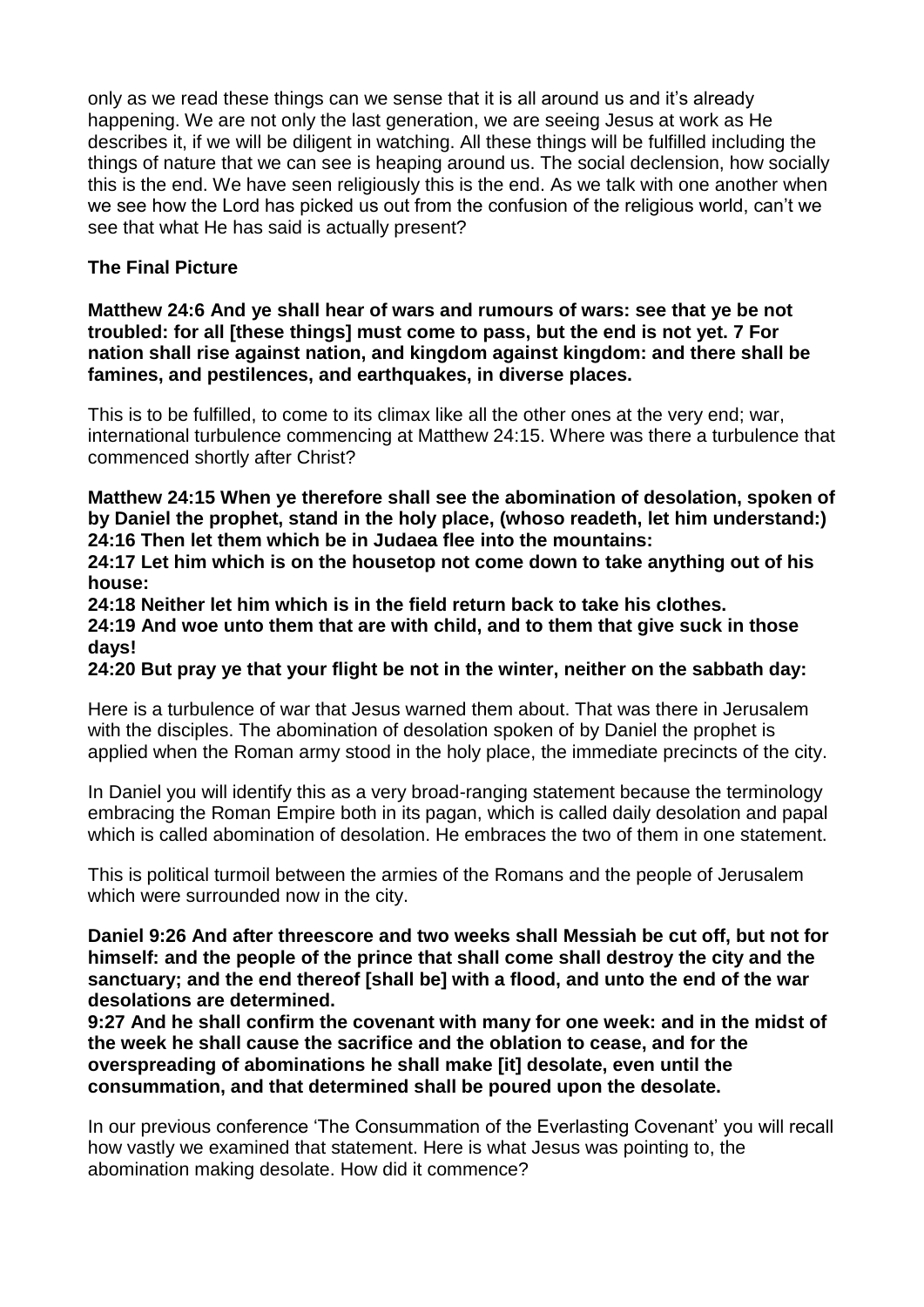# **Daniel 9:26 the people of the prince that shall come shall destroy the city.**

Here was an army, here was war.

Jesus pointed to Daniel which encompasses the events of the war against Jerusalem right through to the end, to the consummation. He did it for us in Matthew and here in Daniel. Your mind will grasp this is a vast spectrum of desolating warfare. It is a long-range prophecy, Rome attacks Jerusalem then Rome is desolated, then papal Rome continues.

**Daniel 2:40 And the fourth kingdom shall be strong as iron: forasmuch as iron breaketh in pieces and subdueth all [things]: and as iron that breaketh all these, shall it break in pieces and bruise.**

**2:41 And whereas thou sawest the feet and toes, part of potters' clay, and part of iron, the kingdom shall be divided; but there shall be in it of the strength of the iron, forasmuch as thou sawest the iron mixed with miry clay.**

**2:42 And [as] the toes of the feet [were] part of iron, and part of clay, [so] the kingdom shall be partly strong, and partly broken.**

**2:43 And whereas thou sawest iron mixed with miry clay, they shall mingle themselves with the seed of men: but they shall not cleave one to another, even as iron is not mixed with clay.**

**2:44 And in the days of these kings shall the God of heaven set up a kingdom, which shall never be destroyed: and the kingdom shall not be left to other people, [but] it shall break in pieces and consume all these kingdoms, and it shall stand for ever.**

Again a long range is represented of the wars between nations. It was to do with pagan Rome, that desolating power that crushed everything with its iron-like nature, then it goes into many particles. We know that has happened. The barbaric tribes of Europe dismantled the Roman Empire. There was iron and clay and the strong and the weak. These nations continued until the coming of Jesus when He will destroy those nations.

We see all these things from the past through to our time and we will know exactly where we stand.

**Daniel 7:23 Thus he said, The fourth beast shall be the fourth kingdom upon earth, which shall be diverse from all kingdoms, and shall devour the whole earth, and shall tread it down, and break it in pieces.**

**7:24 And the ten horns out of this kingdom [are] ten kings [that] shall arise: and another shall rise after them; and he shall be diverse from the first, and he shall subdue three kings.**

**7:25 And he shall speak [great] words against the most High, and shall wear out the saints of the most High, and think to change times and laws: and they shall be given into his hand until a time and times and the dividing of time.**

**7:26 But the judgment shall sit, and they shall take away his dominion, to consume and to destroy [it] unto the end.**

**7:27 And the kingdom and dominion, and the greatness of the kingdom under the whole heaven, shall be given to the people of the saints of the most High, whose kingdom [is] an everlasting kingdom, and all dominions shall serve and obey him.**

Here is the total spectrum from the time of Rome attacking Jerusalem through the papal period to the final consummation and Jesus coming. In each successive prophecy there is more distinct detail, but the detail I want you to really appreciate is to see Jesus. Pagan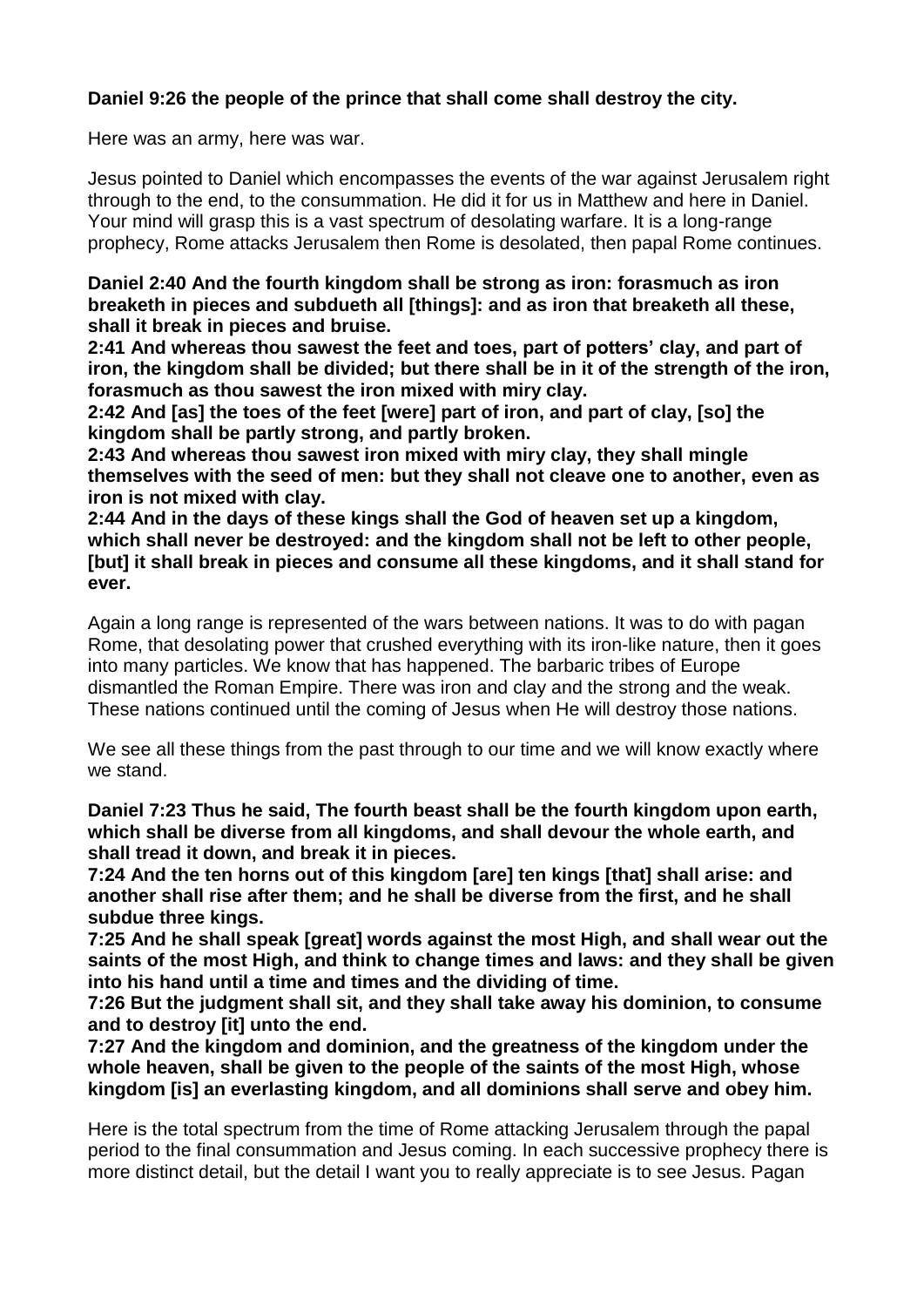Rome and papal Rome were to be consumed and to destroy unto the end. We are living at the end. What did He say?

# **Matthew 28:20 I am with you alway, [even] unto the end of the world.**

In this turmoil of national war and conflict, can you see Jesus being with you? I pay attention to politics because of Daniel 10:12-13. Gabriel is talking to Daniel in the vision of Daniel 11.

**Daniel 10:12 Then said he unto me, Fear not, Daniel: for from the first day that thou didst set thine heart to understand, and to chasten thyself before thy God, thy words were heard, and I am come for thy words.**

**10:13 But the prince of the kingdom of Persia withstood me one and twenty days: but, lo, Michael, one of the chief princes, came to help me; and I remained there with the kings of Persia.**

There was a connection between Daniel praying to God to help him and his people and the angel wanting to come and help him, but what prevented him?

# **Politics**

What has Christianity to do with politics? What has Christ got to do with politics? The angel Gabriel was working to bring about the line-up to the very end of the desolation of this world. The prince of Persia was giving the angel Gabriel a hard time. Then Jesus came to help him.

**Daniel 10:20 Then said he, Knowest thou wherefore I come unto thee? and now will I return to fight with the prince of Persia: and when I am gone forth, lo, the prince of Grecia shall come.**

**10:21 But I will show thee that which is noted in the scripture of truth: and [there is] none that holdeth with me in these things, but Michael your prince.**

Gabriel and Michael. Where did you see him? Where was Jesus when He was with Gabriel? In Gethsemane. He had to battle through a situation there and we will read afterwards how this is connected with politics. Jesus was fulfilling a part together with Gabriel to influence politics. He was sweating with blood and needed support. The angel Gabriel came to Him and put His head upon his bosom and supported Him to work it through.

# **Michael Your Prince**

That which exercises my mind when I read these things brings me to tears. Not only because there is Jesus sweating blood and there is an emotional picture with the angel, it is far bigger than that. It is an intelligent knowledge of politics and Michael your prince involved in that.

The relation of Jesus is identified in the book of Revelation. The book of Revelation is the revelation of Jesus.

**Revelation 13:1 And I stood upon the sand of the sea, and saw a beast rise up out of the sea, having seven heads and ten horns, and upon his horns ten crowns, and upon his heads the name of blasphemy.**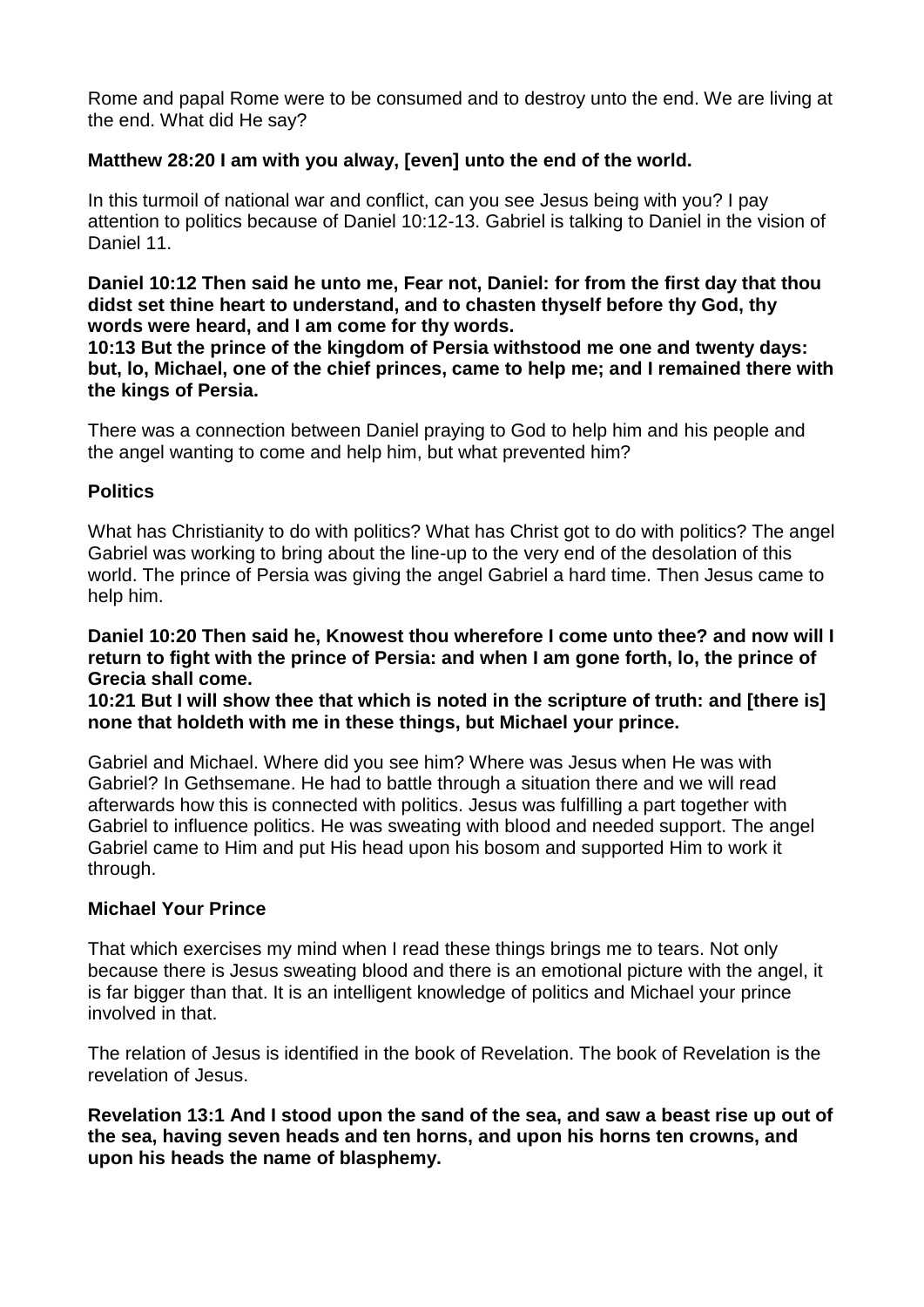**13:2 And the beast which I saw was like unto a leopard, and his feet were as [the feet] of a bear, and his mouth as the mouth of a lion: and the dragon gave him his power, and his seat, and great authority.**

**13:3 And I saw one of his heads as it were wounded to death; and his deadly wound was healed: and all the world wondered after the beast.**

What I love about prophecy is that one quill stroke of a few words throws the whole picture into your mind. He is painting the picture of Daniel with all those beasts and brings them through to the Roman Empire and then the papacy all in one sweep.

# **Revelation 13:10 He that leadeth into captivity shall go into captivity: he that killeth with the sword must be killed with the sword. Here is the patience and the faith of the saints.**

What does that ring a bell with?

## **Revelation 14:12 Here is the patience of the saints: here [are] they that keep the commandments of God, and the faith of Jesus.**

Has your faith and last generation identification with God's true people to do with these beasts and with the demise and fatal wound of the papacy?

**Revelation 13:11 And I beheld another beast coming up out of the earth; and he had two horns like a lamb, and he spake as a dragon.**

**13:12 And he exerciseth all the power of the first beast before him, and causeth the earth and them which dwell therein to worship the first beast, whose deadly wound was healed.**

What are we looking at? We are looking at a spectrum of truth that was picked up from Daniel and it's the revelation of Jesus with His people in the events of the warfare of this world and the consummation process to the final end.

# **International Political Interplay**

The remnants of the nations who had been empires before was all contained in the description of the beasts with its bear paws and mixture of lion, leopard and iron-like beast, the ten horns, etc. Then there was another beast coming up out of the earth; that was the United States. The overview of this for the last days is in the seventh trumpet.

**Revelation 11:15 And the seventh angel sounded; and there were great voices in heaven, saying, The kingdoms of this world are become [the kingdoms] of our Lord, and of his Christ; and he shall reign for ever and ever.**

**11:16 And the four and twenty elders, which sat before God on their seats, fell upon their faces, and worshipped God,**

**11:17 Saying, We give thee thanks, O Lord God Almighty, which art, and wast, and art to come; because thou hast taken to thee thy great power, and hast reigned. 11:18 And the nations were angry, and thy wrath is come, and the time of the dead, that they should be judged, and that thou shouldest give reward unto thy servants the prophets, and to the saints, and them that fear thy name, small and great; and shouldest destroy them which destroy the earth.**

**11:19 And the temple of God was opened in heaven, and there was seen in his temple the ark of his testament: and there were lightnings, and voices, and thunderings, and an earthquake, and great hail.**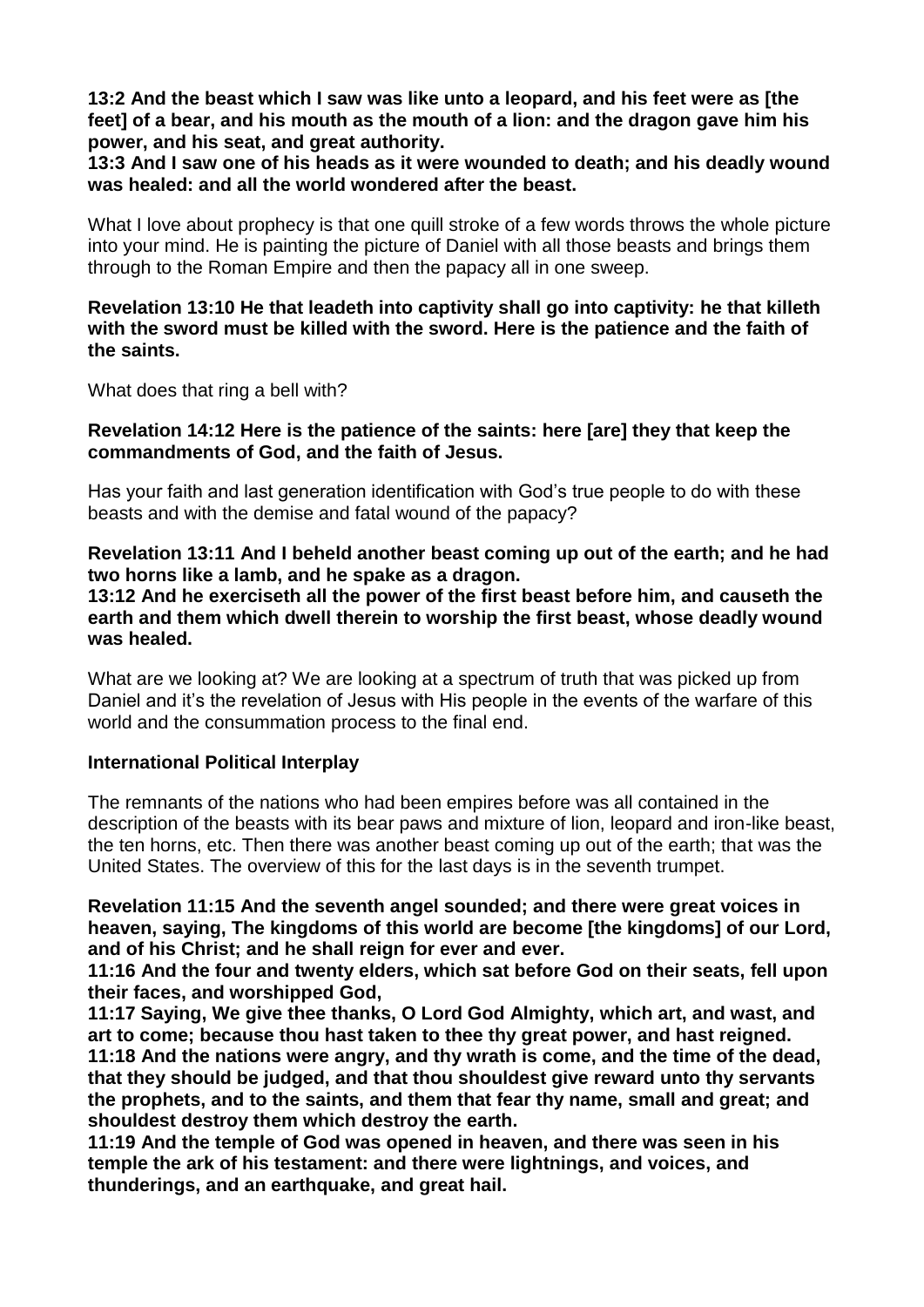A picture is developing as you see the connecting links. It is the culmination of all the previous seven trumpets that comes to this seventh trumpet, where all the nations that have been occupied in the warfare of the past come up to their culminating consummation.

The seven trumpets represented wars of the fall of the pagan Roman Empire. First the Western Roman Empire conquered by the barbaric tribes of Europe that now have become the nations of Europe. Rome crumbled under their warfare. That is why Jesus said you will hear of wars and rumours of wars, but that is just the beginning of the trumpets.

Trumpets number five and six were the fall of the eastern Roman Empire caused by the Ottoman empire. All the history of wars from the time of Christ includes the king of England that sent his armies to fight the Saracens. This is a very exciting history. These men of war that went to fight the so-called holy war to protect the holy land. The Arabs were doing their work. This is all contained here as part and parcel of the nation's being angry and the time of the dead that they should be judged.

## **Revelation 11:18 And the nations were angry, and thy wrath is come, and the time of the dead, that they should be judged, and that thou shouldest give reward unto thy servants the prophets, and to the saints, and them that fear thy name, small and great; and shouldest destroy them which destroy the earth.**

The United States comes last in the drama because the United States was used not only that the papacy would receive the fatal wound, but now through the United States, the papacy's deadly wound would be healed. This is all in conjunction with warfare. What nations are involved in the power-play over world affairs; the power-play leading to the grand finale? Was it Europe and United States in the First World War and the Second World War? After those wars men's hearts were failing them for fear. What are they doing to prevent the terrible disasters that are looming upon them? When the Gulf war took place and ever thereafter, I still remember hearing they were attacking Iraq because Iraq was attacking another nation.

As that was beginning, I was in one of those opportunities where the Lord touches the right button on the radio at the right time and I was hearing George Bush senior saying, "this is the beginning of the new world order". It had to do with the Arab warfare. Fascinating. They referred back to the Ottoman Empire that the Arabs are still today aiming to regain. That was lost in 1843.

These are known statements of history. A new world order would come to prevent the demise. This is all to do with Michael your prince. America is going to have an influence over the new world order; the whole world would wonder after America because of the miracles that the United States could do. This is all written under the revelation of Jesus Christ.

# **Armageddon**

**Revelation 16:13 And I saw three unclean spirits like frogs [come] out of the mouth of the dragon, and out of the mouth of the beast, and out of the mouth of the false prophet.**

**16:14 For they are the spirits of devils, working miracles, [which] go forth unto the kings of the earth and of the whole world, to gather them to the battle of that great day of God Almighty.**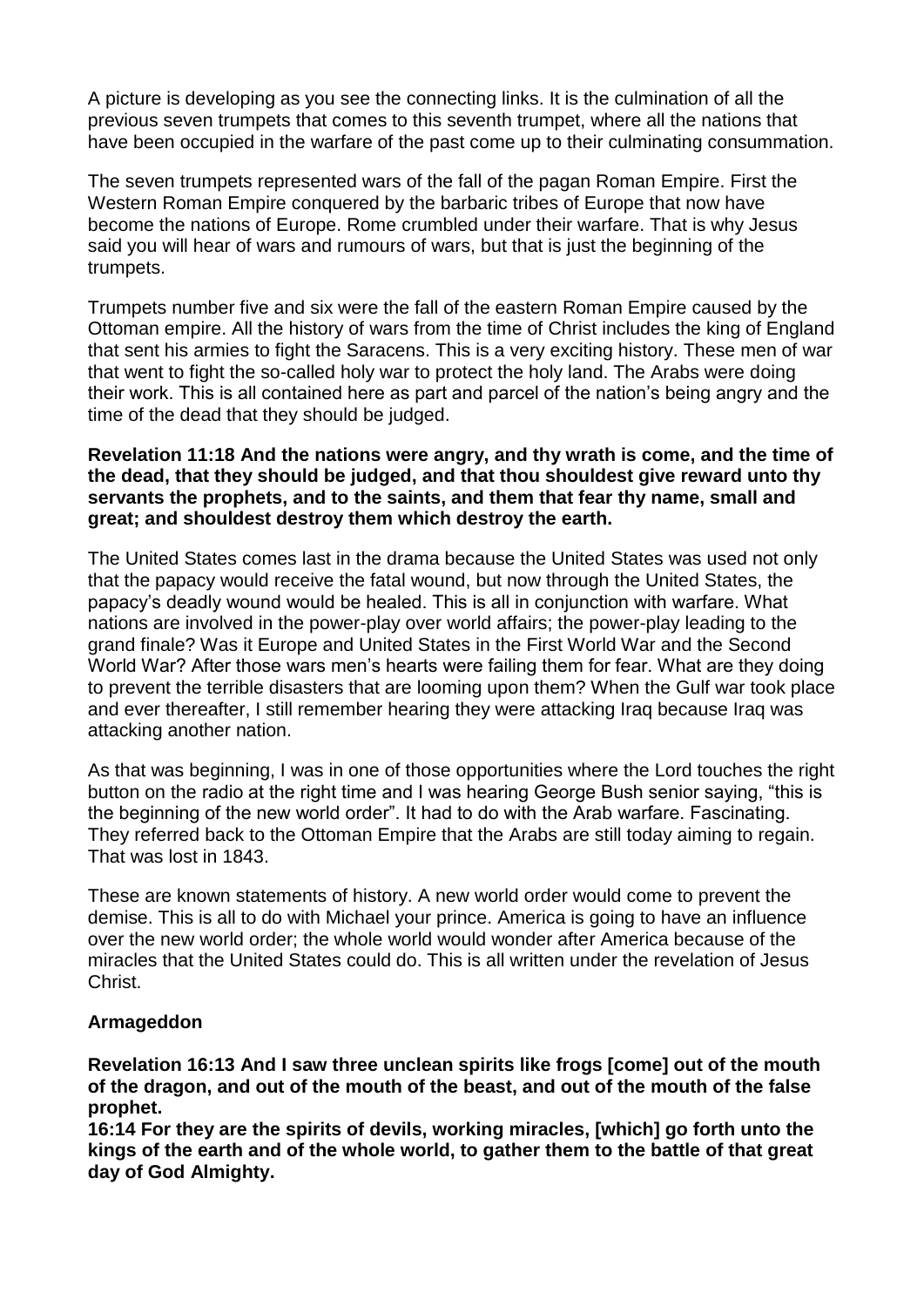**16:15 Behold, I come as a thief. Blessed [is] he that watcheth, and keepeth his garments, lest he walk naked, and they see his shame.**

# **16:16 And he gathered them together into a place called in the Hebrew tongue Armageddon.**

Jesus is connecting the battle of Armageddon with the thief-like coming of Himself. So many people read this without paying attention to this. They are so confused in regards to Armageddon that they don't know what Jesus is telling them here. What are the garments? Christ's righteousness. Who connects Christ's righteousness with your relation to war? It doesn't gel in people's minds. It's always looked at from a spiritual level instead of a literal level. The literal level is war. The reason why they don't want to know about this, is because today they are teaching that Armageddon is not a physical war but a spiritual one. They are deceived. Michael your prince has always been involved with political arenas as well as our spiritual salvation. He gathered them to a place, not some ethereal spiritual situation; it was an actual topos, a place right there called Armageddon which means mountain of Megiddo.

What was the dragon according to the prophecies of these past studies?

# **Revelation 12:3 And there appeared another wonder in heaven; and behold a great red dragon, having seven heads and ten horns, and seven crowns upon his heads.**

This is pagan Rome that later became papal Rome, but at this stage it is pagan Rome.

**Revelation 12:4 And his tail drew the third part of the stars of heaven, and did cast them to the earth: and the dragon stood before the woman which was ready to be delivered, for to devour her child as soon as it was born.**

**12:5 And she brought forth a man child, who was to rule all nations with a rod of iron: and her child was caught up unto God, and [to] his throne.**

That child was born to co-ordinate warfare. Who was standing ready to devour the child? Herod the representative in Israel of Rome. It was paganism that was at work to destroy the child.

## **Revelation 12:9 And the great dragon was cast out, that old serpent, called the Devil, and Satan, which deceiveth the whole world: he was cast out into the earth, and his angels were cast out with him.**

Paganism is pure Satanism. Here is one unclean spirit that moves among the nations from a pagan standpoint to fight war. Then out of the mouth of the beast comes another unclean spirit. Who is the beast? Papacy. Then come the other unclean spirit, the false prophet:

**Revelation 19:20 And the beast was taken, and with him the false prophet that wrought miracles before him, with which he deceived them that had received the mark of the beast, and them that worshipped his image. These both were cast alive into a lake of fire burning with brimstone.**

**Revelation 13:11 And I beheld another beast coming up out of the earth; and he had two horns like a lamb, and he spake as a dragon.**

**13:12 And he exerciseth all the power of the first beast before him, and causeth the earth and them which dwell therein to worship the first beast, whose deadly wound was healed.**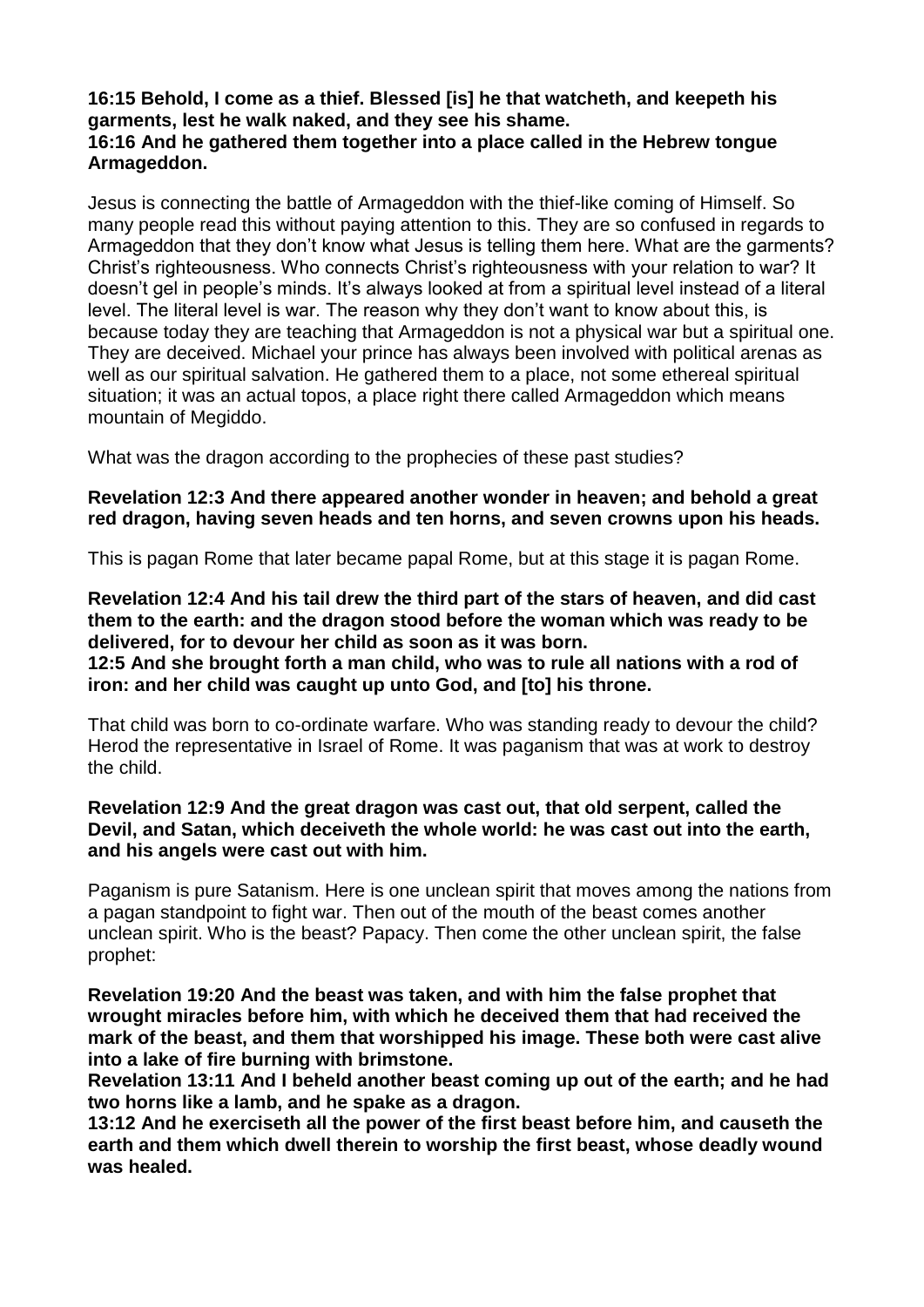**13:13 And he doeth great wonders, so that he maketh fire come down from heaven on the earth in the sight of men,**

**13:14 And deceiveth them that dwell on the earth by [the means of] those miracles which he had power to do in the sight of the beast; saying to them that dwell on the earth, that they should make an image to the beast, which had the wound by a sword, and did live.**

Is it not plainly United States? Out of the dragon (paganism) came a religious spirit that goaded to war, out of the beast came a spirit that goaded to war and out of the false prophet protestant United States comes another spirit to lead to war. Three unclean frogs, spirits, three religo-political thrusts all for the one object of the battle of Armageddon.

# **Revelation 16: 14 For they are the spirits of devils, working miracles, [which] go forth unto the kings of the earth and of the whole world, to gather them to the battle of that great day of God Almighty.**

This is one of the plagues. The plagues are the outpouring of God's wrath. Here we see that there is going to be war and destruction and God is involved. How is that possible? Is God a vicious destroying being?

#### **Psalm 9:16 The LORD is known [by] the judgment [which] he executeth: the wicked is snared in the work of his own hands. Higgaion. Selah. 9:17 The wicked shall be turned into hell, [and] all the nations that forget God.**

Let us examine how these unclean spirits are working so that God says "This is my wrath". These three unclean spirits are working in harmony with my wrath to destroy and to come to the consummation in the last generation.

# **2 Chronicles 18:18 Again he said, Therefore hear the word of the LORD; I saw the LORD sitting upon his throne, and all the host of heaven standing on his right hand and [on] his left.**

**18:19 And the LORD said, Who shall entice Ahab king of Israel, that he may go up and fall at Ramothgilead? And one spake saying after this manner, and another saying after that manner.**

**18:20 Then there came out a spirit, and stood before the LORD, and said, I will entice him. And the LORD said unto him, Wherewith?**

18:21 And he said, I will go out, and be a lying spirit in the mouth of all his prophets. **And [the LORD] said, Thou shalt entice [him], and thou shalt also prevail: go out, and do [even] so.**

#### **18:22 Now therefore, behold, the LORD hath put a lying spirit in the mouth of these thy prophets, and the LORD hath spoken evil against thee.**

Three unclean spirits came forth to gather to the battle of God's wrath, which was to consummate and to destroy the desolater. Here was Ahab as an example of what God does. Ahab had come to the point in time where he had to be desolated as he had reached the full scope of his evil. The lying spirit is the same spirit that comes out of the mouth of those three frogs. This lying spirit speaks through the prophets of Baal (pagan and papal worship, Sunday, apostate protestant United States) saying that Ahab will win when he goes to war. Here is how these three unclean spirits are sent out. They convince from the religious point of view that this war is a holy war. America fights a holy war, the Arabs fight a holy war and it goes bang, crash, wallop. It is the day of God's wrath. This is God's way.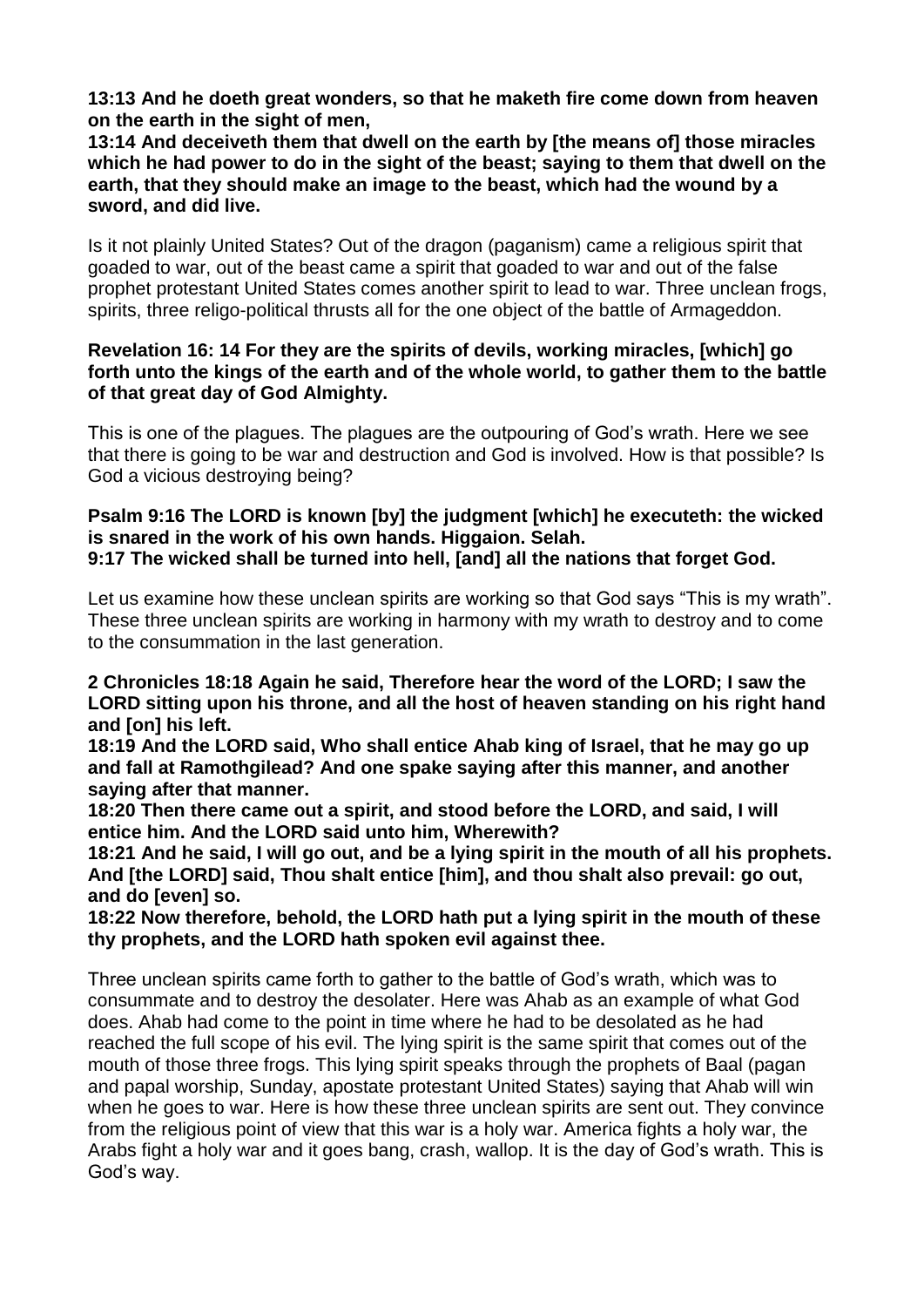What do the three unclean spirits tell the world to do?

**Joel 3:9 Proclaim ye this among the Gentiles; Prepare war, wake up the mighty men, let all the men of war draw near; let them come up:**

**3:10 Beat your plowshares into swords, and your pruninghooks into spears: let the weak say, I [am] strong.**

**3:11 Assemble yourselves, and come, all ye heathen,**

Baal worshippers, come.

**Joel 3:11 and gather yourselves together round about:**

Armageddon – gather them to the place.

**Joel 3:11 thither cause thy mighty ones to come down, O LORD. 3:12 Let the heathen be wakened, and come up to the valley of Jehoshaphat: for there will I sit to judge all the heathen round about.**

**3:13 Put ye in the sickle, for the harvest is ripe: come, get you down; for the press is full, the vats overflow; for their wickedness [is] great.**

As wicked as Ahab's was.

**Joel 3:14 Multitudes, multitudes in the valley of decision: for the day of the LORD [is] near in the valley of decision** (the valley of threshing – margin).

**3:15 The sun and the moon shall be darkened, and the stars shall withdraw their shining.**

**3:16 The LORD also shall roar out of Zion, and utter his voice from Jerusalem; and the heavens and the earth shall shake: but the LORD [will be] the hope of his people, and the strength of the children of Israel.**

All the heathen will be drawn together in the day of God's wrath. In the summer and harvest when the threshing is done and the treading of the wine press. Before the harvest, the fig tree shoots and all the other trees. Can you begin to see the picture? The heathen are being drawn through these religious deceptive spirits to whom God says okay like He said to Satan and Job.

## **Joel 3:11: thither cause thy mighty ones to come down, O LORD. 3:12 Let the heathen be wakened, and come up to the valley of Jehoshaphat: for there will I sit to judge all the heathen round about.**

There are the powers of the international interplay bringing people under religious thinking to their climax in this last generation. Are you watching? Are you seeing? Are you watching Jesus in action? We would see Jesus.

Here are the mighty ones:

# **Revelation 19:11 And I saw heaven opened, and behold a white horse; and he that sat upon him [was] called Faithful and True, and in righteousness he doth judge and make war.**

**19:12 His eyes [were] as a flame of fire, and on his head [were] many crowns; and he had a name written, that no man knew, but he himself.**

This is Michael the prince. His other name is Faithful and True.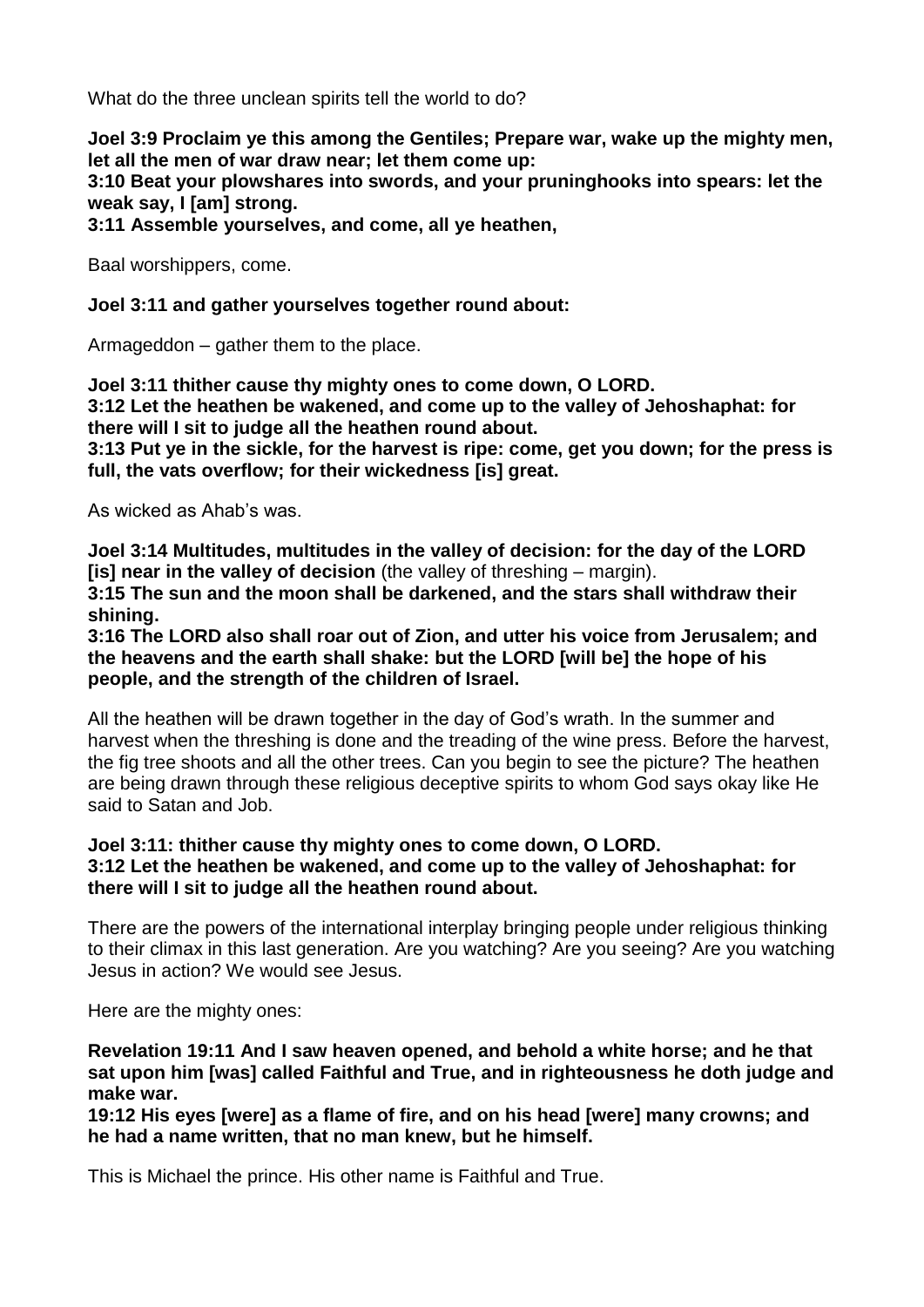**Revelation 19:13 And he [was] clothed with a vesture dipped in blood: and his name is called The Word of God.**

**19:14 And the armies [which were] in heaven followed him upon white horses, clothed in fine linen, white and clean.**

**19:15 And out of his mouth goeth a sharp sword, that with it he should smite the nations: and he shall rule them with a rod of iron: and he treadeth the winepress of the fierceness and wrath of Almighty God.**

**The Harvest, the Summer and the Winepress**

Follow carefully how the Lord works and brings about this event through these unclean spirits.

# **Revelation 16:12 And the sixth angel poured out his vial upon the great river Euphrates; and the water thereof was dried up, that the way of the kings of the east might be prepared.**

We are right on the track of these three unclean spirits trying to gather people together. What event had to take place? The river Euphrates was to be dried up. We are talking about nations; we are talking about war and conflict. What in prophecy is the symbol of a river and the river Euphrates?

# **Isaiah 8:7 Now therefore, behold, the Lord bringeth up upon them the waters of the river, strong and many, [even] the king of Assyria, and all his glory: and he shall come up over all his channels, and go over all his banks:**

What river is this; the river Euphrates. Iraq is the same place as Assyria. The river Euphrates has to do with those who dwell around the river and are a national power as represented in the sixth trumpet.

# **Revelation 9:13 And the sixth angel sounded, and I heard a voice from the four horns of the golden altar which is before God,**

This is work in the heavenly sanctuary.

#### **Revelation 9:14 Saying to the sixth angel which had the trumpet, Loose the four angels which are bound in the great river Euphrates. 9:15 And the four angels were loosed, which were prepared for an hour, and a day, and a month, and a year, for to slay the third part of men.**

This is the Ottoman Empire to destroy the eastern Roman Empire. The period of time is a time prophecy which dealt with the Arab Ottoman Empire which was associated with the river Euphrates, with the four Sultans of the Arab Ottoman Empire. The river Euphrates had to do with the Arab world.

In the sixth plague the river Euphrates (the Arab world) is to be dried up so that it would prepare the way for the kings of the east to engage.

**Daniel 11:41 He shall enter also into the glorious land, and many [countries] shall be overthrown: but these shall escape out of his hand, [even] Edom, and Moab, and the chief of the children of Ammon.**

**11:42 He shall stretch forth his hand also upon the countries: and the land of Egypt shall not escape.**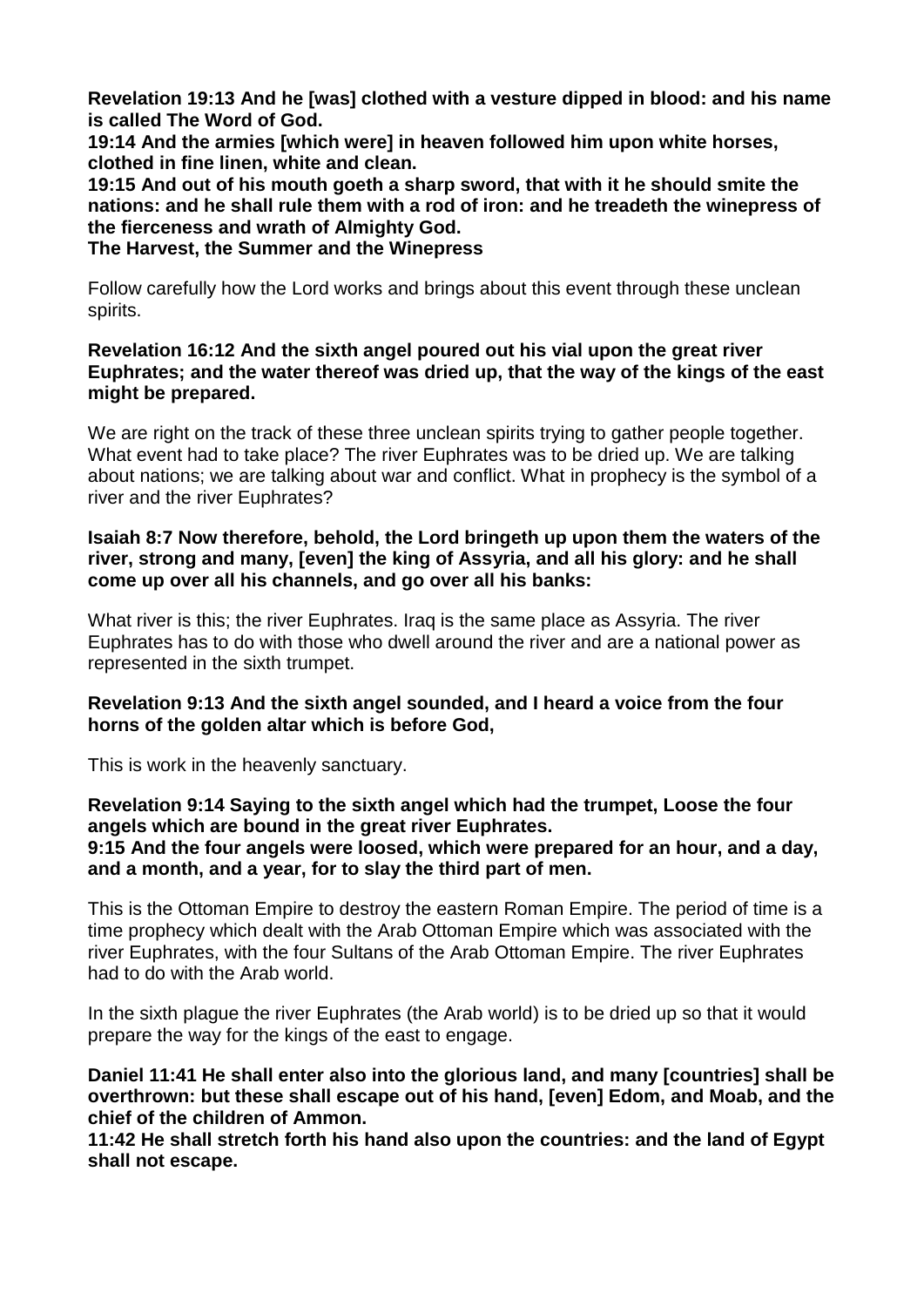**11:43 But he shall have power over the treasures of gold and of silver, and over all the precious things of Egypt: and the Libyans and the Ethiopians [shall be] at his steps.**

**11:44 But tidings out of the east and out of the north shall trouble him: therefore he shall go forth with great fury to destroy, and utterly to make away many.**

This was the Crimean war.

# **Daniel 11:45 And he shall plant the tabernacles of his palace between the seas in the glorious holy mountain; yet he shall come to his end, and none shall help him.**

By the time we come to this part of the prophecy, the king of the north is dealt with. Remember Michael and Gabriel are involved.

In terms of a river, that is the drying up of the river Euphrates because the king of the north was Turkey which was the capital of the Ottoman Empire.

# **Isaiah 21:16 For thus hath the Lord said unto me, Within a year, according to the years of an hireling, and all the glory of Kedar shall fail:**

This is during the plagues. The plagues run for one year. All the glory of Kedar will dry up.

# **Genesis 25:13 And these [are] the names of the sons of Ishmael, by their names, according to their generations: the firstborn of Ishmael, Nebajoth; and Kedar, and Adbeel, and Mibsam,**

In one year all the glory of the Arab (Kedar) will come to naught. The river Euphrates is being dried up in one year, during the plagues. That gives you an understanding that the plagues are not necessarily in sequence although they were given in sequence, they are not universal. There are different plagues of events that are taking place after the close of probation.

After centuries of Roman related wars, first Europe, then the east, the ultimate conclusion of it all is Armageddon. All the wars that have ever been fought have been fought to conquer each other and now comes the culmination where in their efforts to conquer one another it is the day of God's wrath.

The summer is nigh, the harvest is to take place. The fig tree was about the revival of Israel. Why did they and all the other small nations have to be revived in 1948?

# **Jeremiah 25:15 For thus saith the LORD God of Israel unto me; Take the wine cup of this fury at my hand, and cause all the nations, to whom I send thee, to drink it.**

The outpouring of the vials.

# **Jeremiah 25:16 And they shall drink, and be moved, and be mad, because of the sword that I will send among them.**

Because of the war He will send them.

# **Jeremiah 25:17 Then took I the cup at the LORD'S hand, and made all the nations to drink, unto whom the LORD had sent me:**

Mark carefully who he was sent to in the day of God's wrath.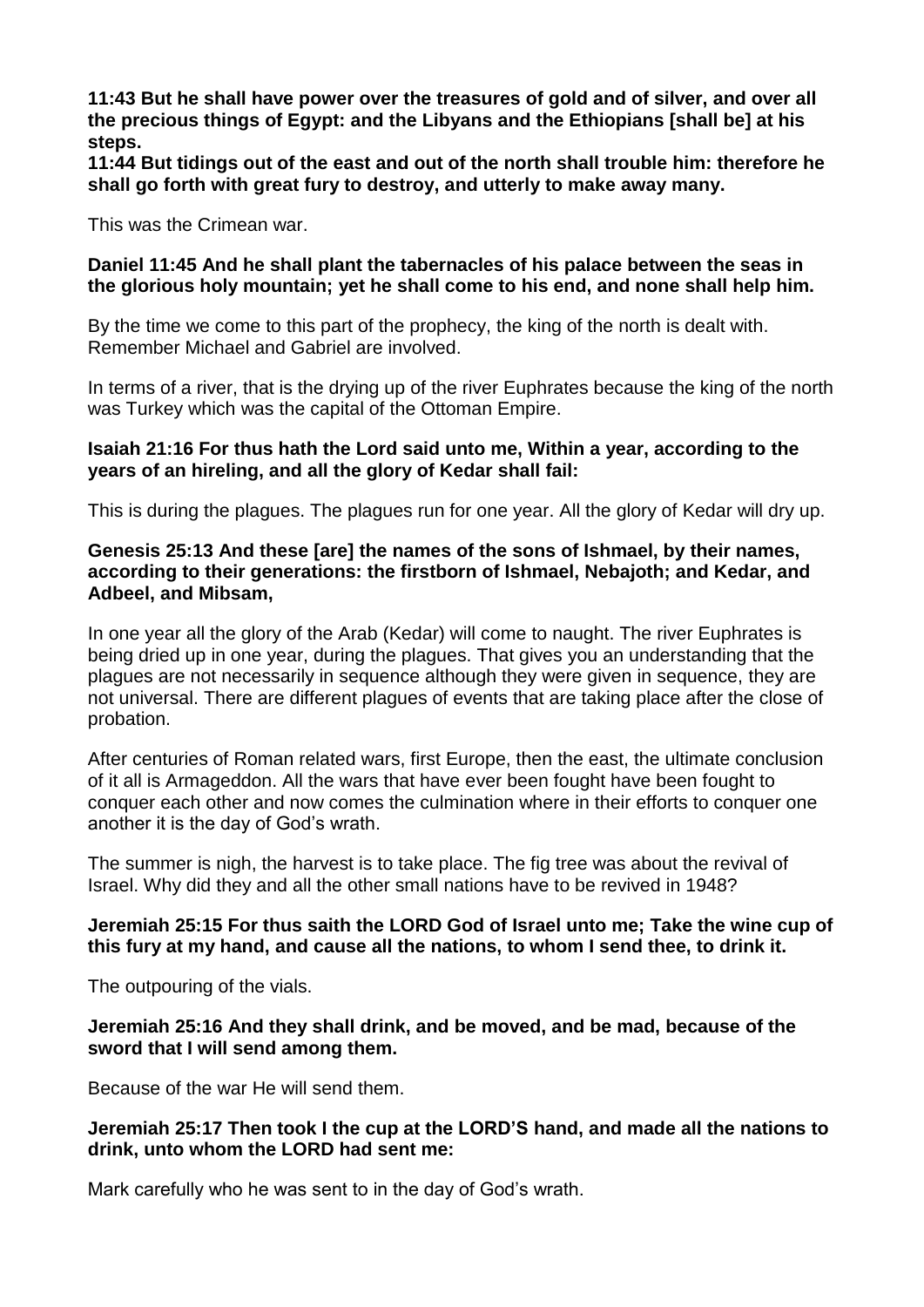# **Jeremiah 25:18 [To wit], Jerusalem, and the cities of Judah, and the kings thereof, and the princes thereof, to make them a desolation, an astonishment, an hissing, and a curse; as [it is] this day;**

The fig tree was raised for the same reason as the other nations so that now God's wrath could be poured out and all their hatred and power-play and desire to rule will be used to destroy themselves in the day of God's wrath.

# **Jeremiah 25:28 And it shall be, if they refuse to take the cup at thine hand to drink, then shalt thou say unto them, Thus saith the LORD of hosts; Ye shall certainly drink.**

Some nations will say they don't want to fight, but they will be brought to it.

**Jeremiah 25:29 For, lo, I begin to bring evil on the city which is called by my name, and should ye be utterly unpunished? Ye shall not be unpunished: for I will call for a sword upon all the inhabitants of the earth, saith the LORD of hosts.**

If He will destroy the city that is called by His name, all the other nations will not get away with it either.

**Jeremiah 25:30 Therefore prophesy thou against them all these words, and say unto them, The LORD shall roar from on high, and utter his voice from his holy habitation; he shall mightily roar upon his habitation; he shall give a shout, as they that tread [the grapes], against all the inhabitants of the earth.**

This is the winepress of God's wrath.

**Jeremiah 25:31 A noise shall come [even] to the ends of the earth; for the LORD hath a controversy with the nations, he will plead with all flesh; he will give them [that are] wicked to the sword, saith the LORD.**

Is that a spiritual war? This is the sword that He sends.

**Jeremiah 25:32 Thus saith the LORD of hosts, Behold, evil shall go forth from nation to nation, and a great whirlwind shall be raised up from the coasts of the earth. 25:33 And the slain of the LORD shall be at that day from [one] end of the earth even unto the [other] end of the earth: they shall not be lamented, neither gathered, nor buried; they shall be dung upon the ground.**

**25:34 Howl, ye shepherds, and cry; and wallow yourselves [in the ashes], ye principal of the flock: for the days of your slaughter and of your dispersions are accomplished; and ye shall fall like a pleasant vessel.**

The nations and Israel will be drawn together by the three unclean spirits and all the desolators will be punished including Judah including the Jewish Israeli people because what did they desolate? Jesus Christ, their own king. This will all happen by their own evil ideas by which Satan has been given the right to be used to lead them there. Don't you see it happening today?

The fig tree has shot in 1948 and now what are we seeing? I have watched this over the years, the constant interaction between the Palestinians and the Jews. See how the world is getting involved how they are all taking sides. As the Arab world will receive its decimation, we can see that happening at the moment, this is the last generation, we are right on top of things as to what has been written here.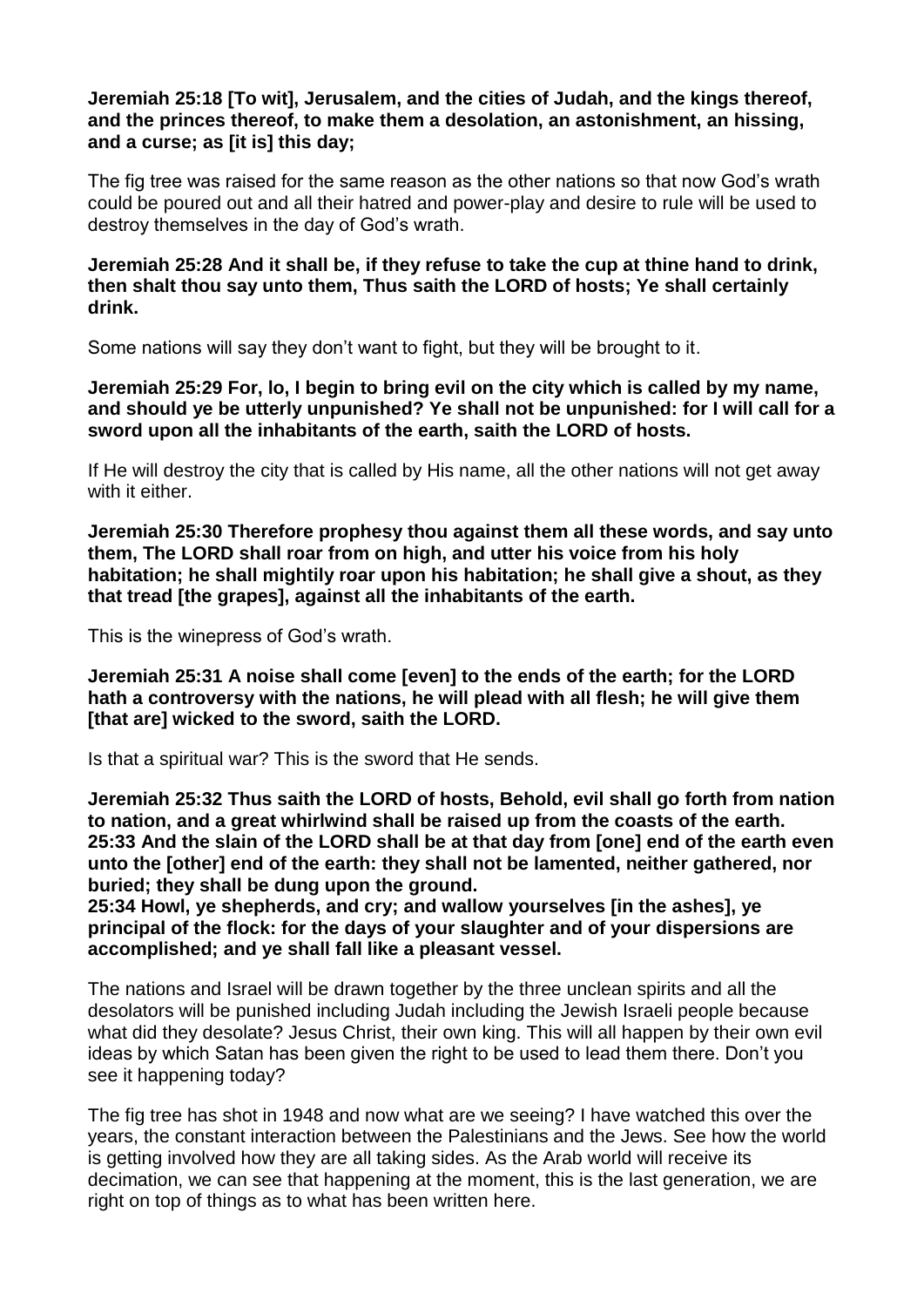**Revelation 14:17 And another angel came out of the temple which is in heaven, he also having a sharp sickle.**

**14:18 And another angel came out from the altar, which had power over fire; and cried with a loud cry to him that had the sharp sickle, saying, Thrust in thy sharp sickle, and gather the clusters of the vine of the earth; for her grapes are fully ripe. 14:19 And the angel thrust in his sickle into the earth, and gathered the vine of the earth, and cast [it] into the great winepress of the wrath of God.**

**14:20 And the winepress was trodden without the city, and blood came out of the winepress, even unto the horse bridles, by the space of a thousand [and] six hundred furlongs.**

Jesus comes with His sickle and the other angel comes with his sickle in the harvest. As the harvest is ripe, the winepress of God's wrath is trodden. It is a warfare that draws blood. If you study this and take the measurements it comes from the valley around Megiddo down the Jordan valley to Jerusalem. That is the measurement. The blood will flow in the battle that is being fought where Gideon met the Midianites. The is the valley of decision, that's where the blood will flow where all the nations are sending their power. The Arab world's power has been dried up, the kings of the east that are interested in the Arab world come down and the kings of the earth come and the heavenly army comes down. Jesus with His mouth ruling the world with a rod of iron orchestrates as He has been doing all through the earth's history with the empires. Michael and Gabriel are now doing the grand finale.

Here you see your Saviour who died to save you, who gave Himself in Gethsemane and perspired drops of blood.

**Isaiah 63:1 Who [is] this that cometh from Edom, with dyed garments from Bozrah? this [that is] glorious in his apparel, travelling in the greatness of his strength? I that speak in righteousness, mighty to save.**

**63:2 Wherefore [art thou] red in thine apparel, and thy garments like him that treadeth in the winefat?**

**63:3 I have trodden the winepress alone; and of the people [there was] none with me: for I will tread them in mine anger, and trample them in my fury; and their blood shall be sprinkled upon my garments, and I will stain all my raiment.**

**63:4 For the day of vengeance [is] in mine heart, and the year of my redeemed is come.**

**63:5 And I looked, and [there was] none to help; and I wondered that [there was] none to uphold: therefore mine own arm brought salvation unto me; and my fury, it upheld me.**

**63:6 And I will tread down the people in mine anger, and make them drunk in my fury, and I will bring down their strength to the earth.**

How clear do you want it? Michael and Gabriel were there when His garment was red with His perspiration. There was nobody else to help him but Gabriel; of men there were none to help Him. Daniel Chapter 11 now comes to its climax. He stands up and comes down with His horsemen to the valley of Megiddo and there He does exactly what He was saying. You can see it is a direct connection with all we have been studying.

# **Isaiah 9:5 For every battle of the warrior [is] with confused noise, and garments rolled in blood; but [this] shall be with burning [and] fuel of fire.**

The marginal reading makes it more plain – **For every battle of the warrior [is] with confused noise, and garments rolled in blood;** and it shall be **with burning [and] fuel of fire.**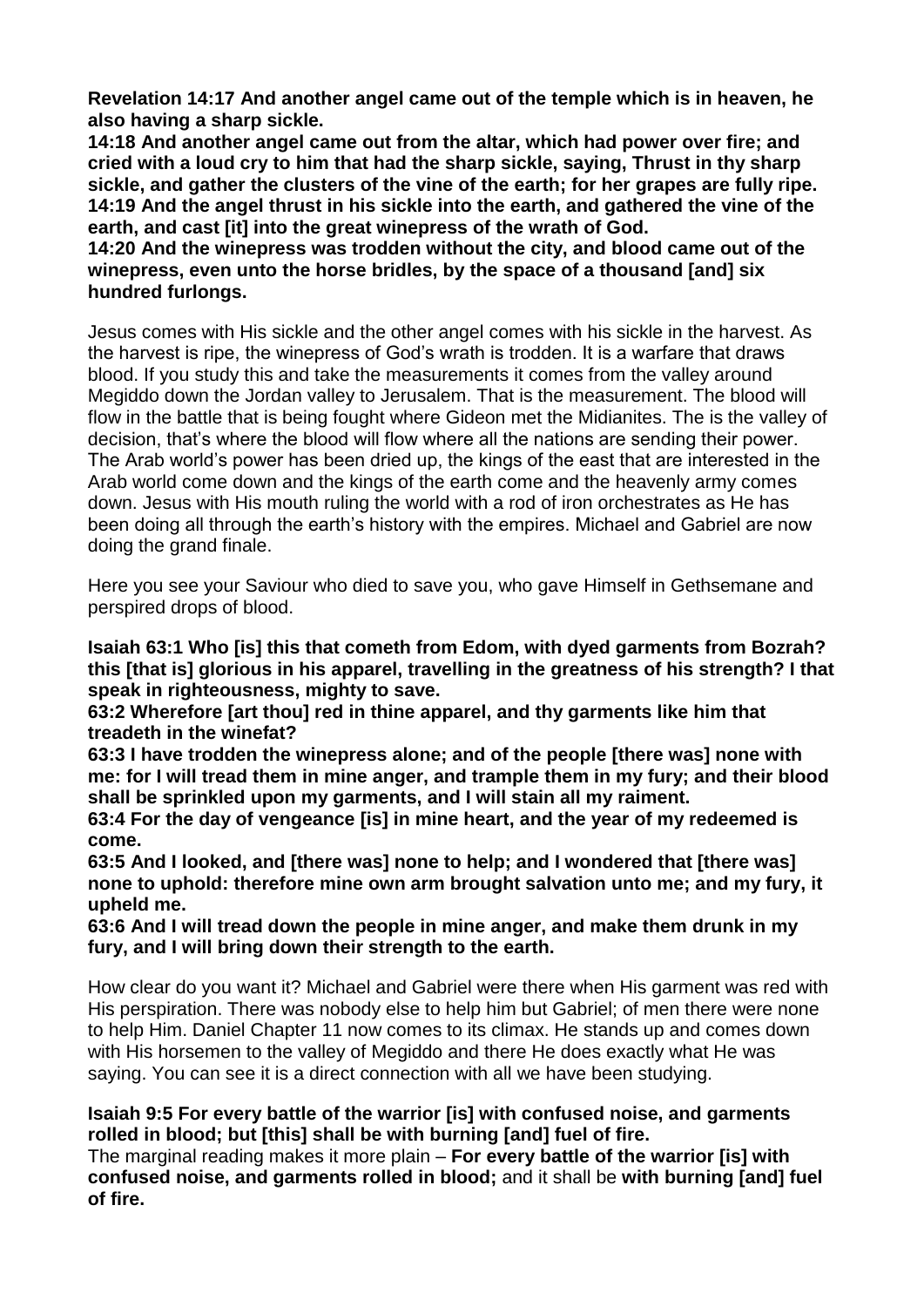The angel came to cause the winepress to be trodden and the blood will flow and fire.

**Revelation 19:11 And I saw heaven opened, and behold a white horse; and he that sat upon him [was] called Faithful and True, and in righteousness he doth judge and make war.**

**19:12 His eyes [were] as a flame of fire, and on his head [were] many crowns; and he had a name written, that no man knew, but he himself.**

**19:13 And he [was] clothed with a vesture dipped in blood: and his name is called The Word of God.**

**19:14 And the armies [which were] in heaven followed him upon white horses, clothed in fine linen, white and clean.**

**19:15 And out of his mouth goeth a sharp sword, that with it he should smite the nations: and he shall rule them with a rod of iron: and he treadeth the winepress of the fierceness and wrath of Almighty God.**

**19:16 And he hath on [his] vesture and on his thigh a name written, KING OF KINGS, AND LORD OF LORDS.**

**19:17 And I saw an angel standing in the sun; and he cried with a loud voice, saying to all the fowls that fly in the midst of heaven, Come and gather yourselves together unto the supper of the great God;**

**19:18 That ye may eat the flesh of kings, and the flesh of captains, and the flesh of mighty men, and the flesh of horses, and of them that sit on them, and the flesh of all [men, both] free and bond, both small and great.**

**19:19 And I saw the beast, and the kings of the earth, and their armies, gathered together to make war against him that sat on the horse, and against his army. 19:20 And the beast was taken, and with him the false prophet that wrought miracles before him, with which he deceived them that had received the mark of the beast, and them that worshipped his image. These both were cast alive into a lake of fire burning with brimstone.**

Jesus with the angels working as usual behind the scenes completing the political conflagration.

**Revelation 17:16 And the ten horns which thou sawest upon the beast, these shall hate the whore, and shall make her desolate and naked, and shall eat her flesh, and burn her with fire.**

**17:17 For God hath put in their hearts to fulfil his will, and to agree, and give their kingdom unto the beast, until the words of God shall be fulfilled.**

The nations of the world are orchestrated by Jesus through the nations within each other's activity. Those nations will continue to work together with the papacy until finally they become so angry with her that they will burn her flesh with fire. The papacy will be burning and they will turn against each other just like in Gideon's day the Midianites turned against each other. This is what we already see unfolding. The papacy is losing its convicting power.

# **Revelation 18:8 Therefore shall her plagues come in one day, death, and mourning, and famine; and she shall be utterly burned with fire: for strong [is] the Lord God who judgeth her.**

Have you seen Jesus in action? You wouldn't see Him unless you study prophecy. The daystar arises in your heart. Jesus who has been orchestrating the events of the world to bring people to Himself by His sacrifice and none of them understood. He was pleading for His people and they rejected Him. He perspired drops of blood, His garment was red and